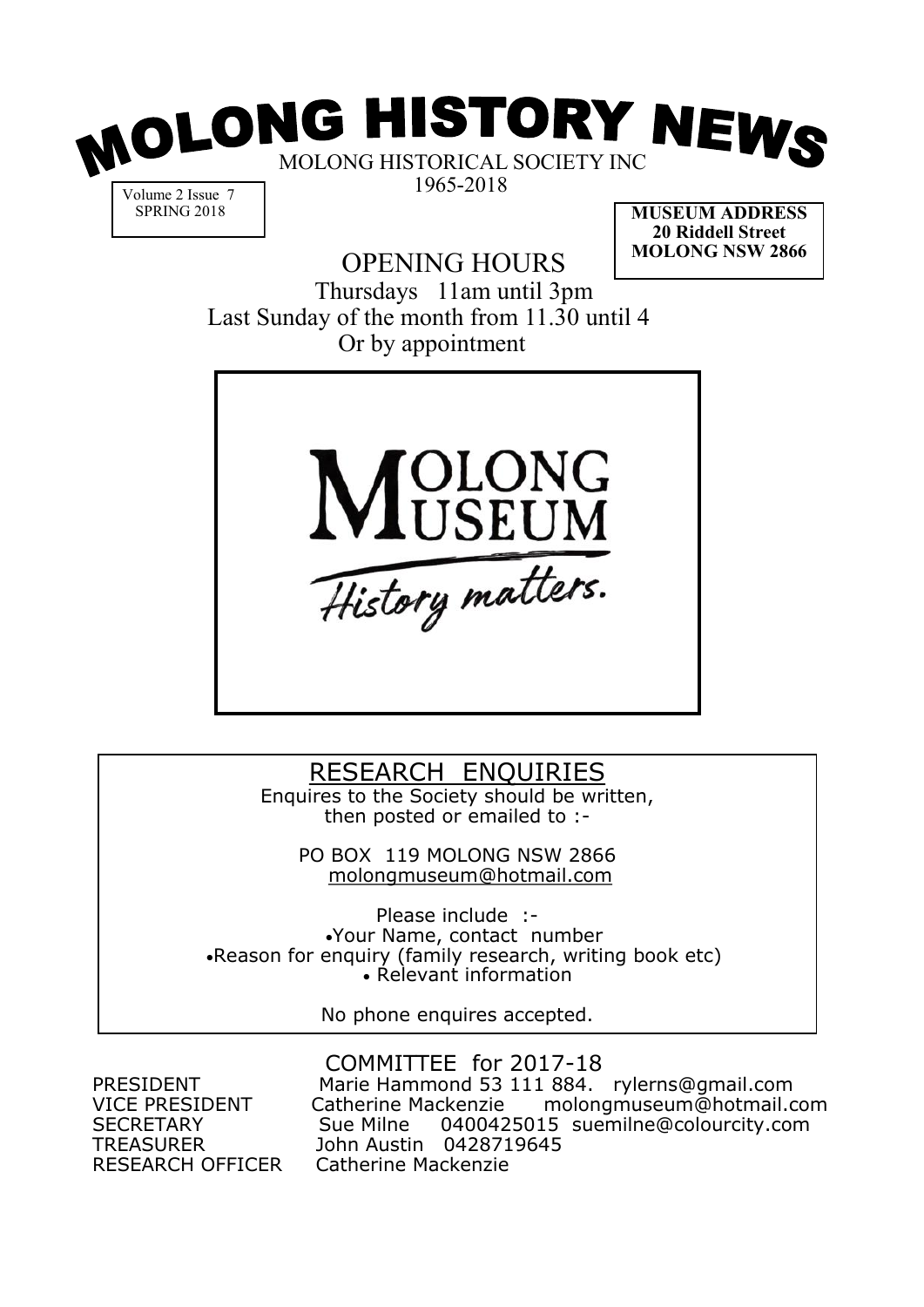# **MUSEUM NEWS**

# COMING EVENTS

STREET STALL Friday 19th October Assistance needed saleable goods or on the day Contact Lynne



 ANNUAL BOOK SALE 17/18th November at the Museum Saturday from 9 till 4 Sunday 9 till 12

 If you can assist please contact Marie or Lynne. There will be a new special exhibit and there are new exhibits in the Parlour. Come and view during the weekend.

#### THURSDAYS

The Museum working bees will be taking a break to recharge for a busy 2019 from Thursday14th December to Thursday 24th January

The Museum may be open during this time, please contact Sue/John A arrangements can be made to open



# ANNUAL GENERAL MEETING

Saturday 24th November 2018 At the Museum Commencing at 2PM

Please come and support your Society

More information will be distributed in future emails.

#### FRONT PAGE PHOTOGRAPH

 A little different this issue. This is a draft of the new logo for the Society. More on page 5

#### MOLONG HISTORICAL SOCIETY FACEBOOK PAGE

 Have a look at our new FACEBOOK page. This will keep you up to date with activities. It is an opportunity for you to ask questions and add information.

https://www.facebook.com/MolongMuseum/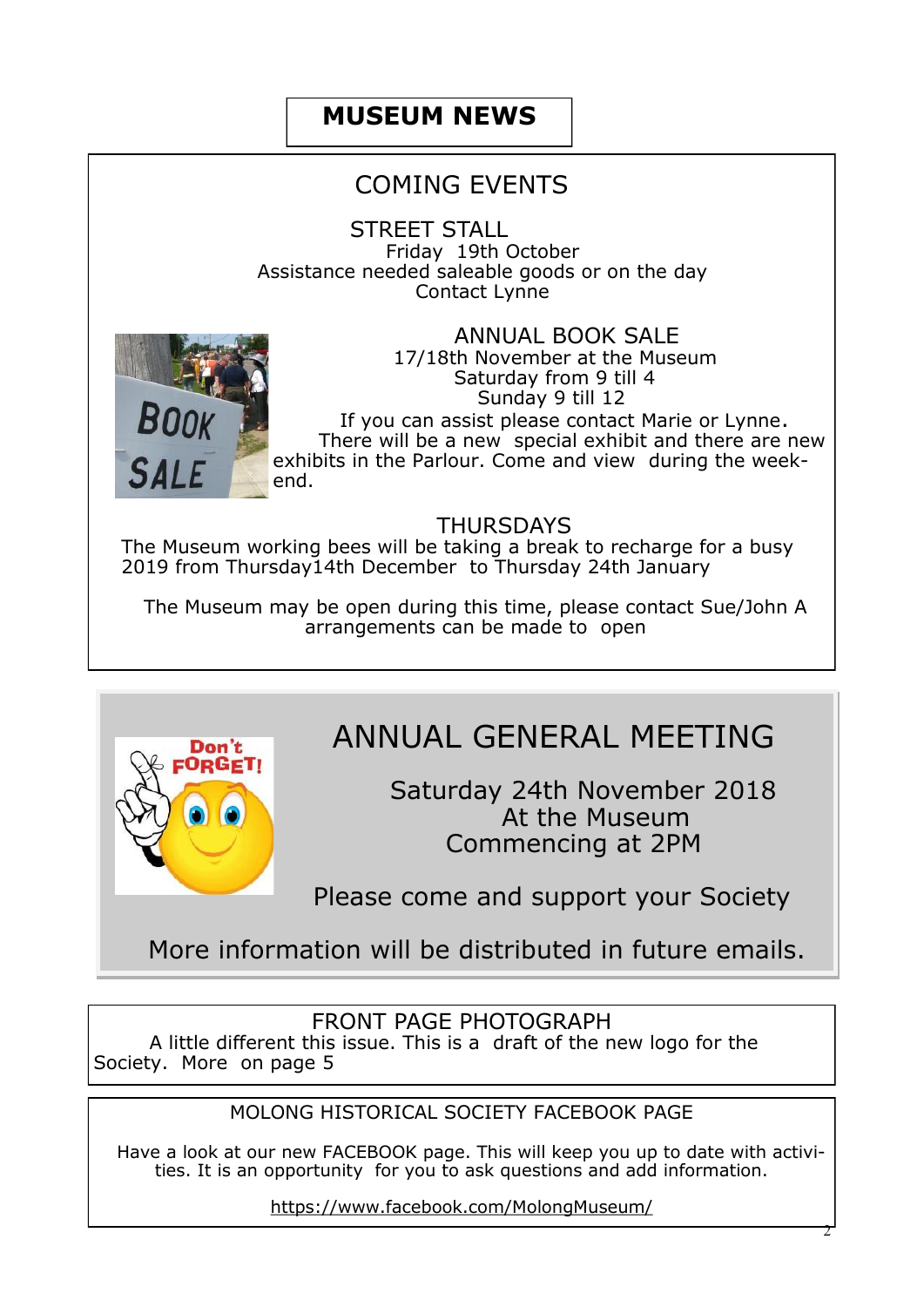# A WORD FROM MARIE

Sorry we have a bit late and lacking in communication with the newsletters lately, but it has been a time restrain as our worthy secretary has been very occupied with other programs we have currently involved in.

One being updating our constitution, a requirement by the Department of Fair Trading. The changes have been many and have required several meetings and much discussion. From the first meeting we had regarding this a sub-committee was formed. At this meeting we were required to have 85% members present or give YES or NO by arranged voting. We were one short meaning that we were required to repeat this meeting this time making it with the required number. More later in the newsletter. Our members have put in an incredible amount of time

already as the whole exercise is rather exacting.

The 24th November is surprisingly late for an AGM, as long as before  $30<sup>th</sup>$ December, but needing the constitution to be completed and to work in with some members being away it was concluded this as a suitable date. I am really appealing to members and new members to please try and attend this meeting. I know many can't make it to meetings and some live further afield but perhaps you may be able to think of it a bit like Christmas and Easter when you can't make church all year but good to make it these times. Hope that didn't offend anyone. Last year we were honoured to have member Linda Emery from Berrima Society with us on that occasion. For those who haven't met Linda she has been the researcher for the popular program many of us have enjoyed, "Who do you think you are". We always have a lovely afternoon tea but this year I think we may have a few extra Well, come and find out.... Saturday 24th November at 2pm at museum.

Catherine Mackenzie's research for inquiries regarding families who have had some association with Molong continues. Some families have also given us a copy of their own family research for our files. This is always very much appreciated as the only way we can grow on these files is usually by what we learn or given like this.

Catherine's research, and continuing of our earlier program, "Villages of the Heart", Has focused on history of Bank Street Molong. This has been an exciting and very productive program resulting in a great deal of information never collated history and involved many people, several interviews with older residents, much researching of old photographs, current photographs were taken of Bank Street and we were able to, in many cases, compare the old buildings and the buildings of today. Catherine then, in much detail did a survey to test people's memories with a "mud map" of the street and asked if people would like to contribute with their memories and they did. It was all very involved and rather exciting, not just to members but also involved local people not members. The results are available and still on display if anyone would like to see them or talk to some of our members about it.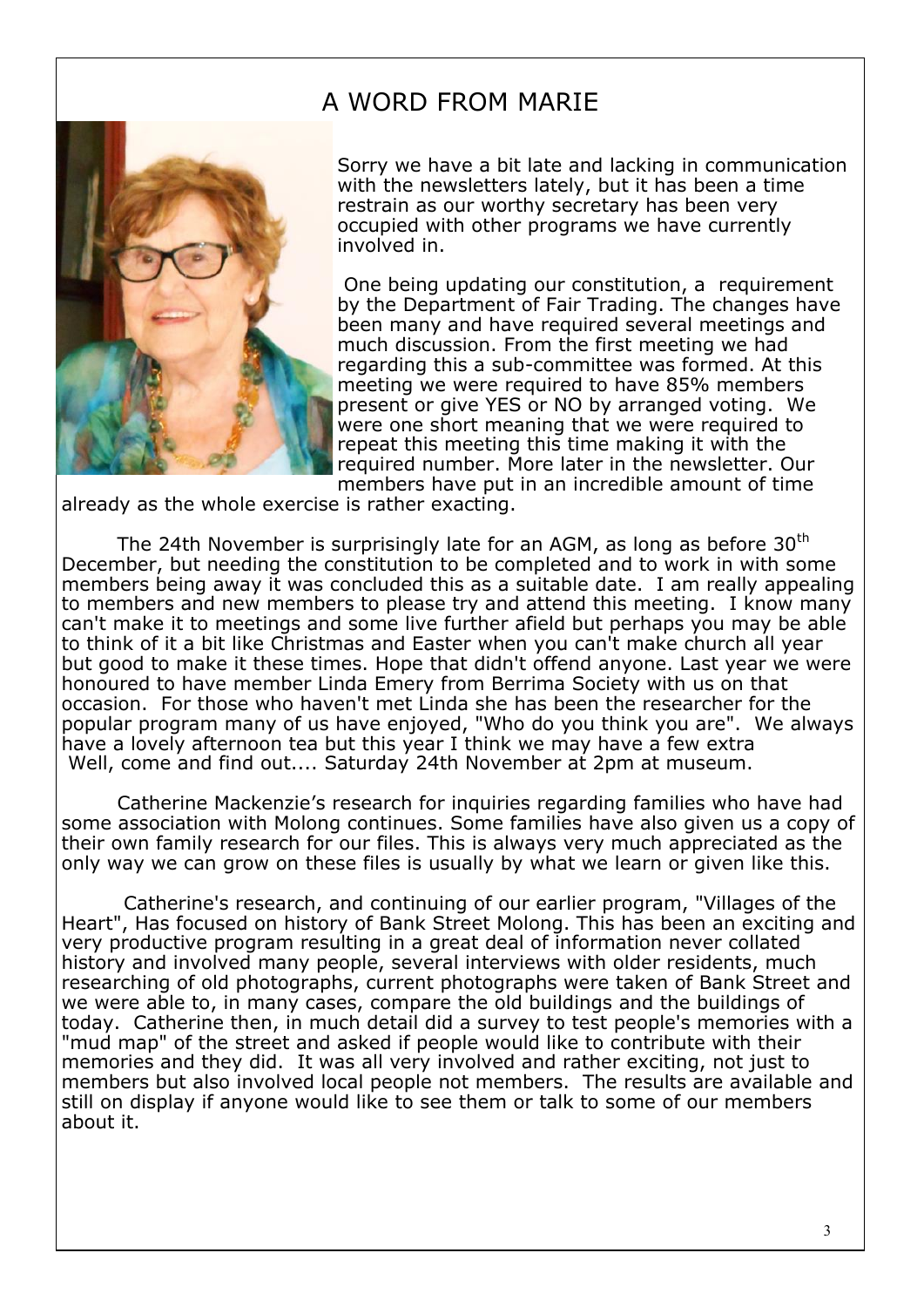We have just received more copies of Aileen Roberson's book, "Families of Molong and District". They sell for \$35. and would make a wonderful Christmas present. They have been very sort after and won't be around forever. I see them being passed down in families for years to come. We also have several other books for sale of interest. Sue usually includes a list and prices in our newsletters. Also, we do send them out by mail and have done many times to people.

It was regrettable that our planned contribution to the regional exhibition of "Paddock to Plate", at the Regional Museum and to which we proudly exhibit fifty items from Molong museum collection, was going to be the "The Shearers Dinner" at Lunchtime. It just couldn't have been a success as we clashed with too many other events in the Molong and district. We are in hopes that we can hold this function in the earlier part of 2019.

In February it will 50 years since our earlier members of this society purchased this wonderful old building. Much has been done over these 50 years in caring for the building and continues. I suggest to keep watching this space. We have plans already for 2019 but in the meantime we continue and raising ongoing funds is one.

If any member would care to make suggestions how they may like to contribute to our fund raising it would be pleased to hear from you with your suggestion. In the meantime we continue with street stalls, book sales and other functions. Our fund raising is also an important part of our society.

Our committee and others make a very valuable contribution continually but thank Sue in particular for undertaking this newsletter every time and getting it out to you.

To all members old and new I send my best wishes and thank you for your ongoing support. We couldn't exist if it not for members. Hope to see you at the AGM.

With best wishes to all. Marie Hammond. President.

#### MEMBERS AWAY FROM MOLONG

Des and Nea Sullivan , now living in Bathurst and in their lovely new unit are both well and enjoying life living closer to their daughters and their families. Des says no where is as good as Molong and has been reported to have said many times, "Molong is the nearest place to heaven ". Members send their best wishes to them but they are missed from our midst and Des with all wonderful stories of Molong and the shearing she'd. Des has given many years of active membership to the Society.

Maureen Kirkwood is also missed from our Society and now in a retirement home in Orange. We believe Maureen, who is an accomplished musician, singer and artist, is enjoying life there . We are so pleased to hear that she is enjoying her new life there but she is very missed by many of her friends here at the museum. We all send love and best wishes as Maureen recently had a birthday.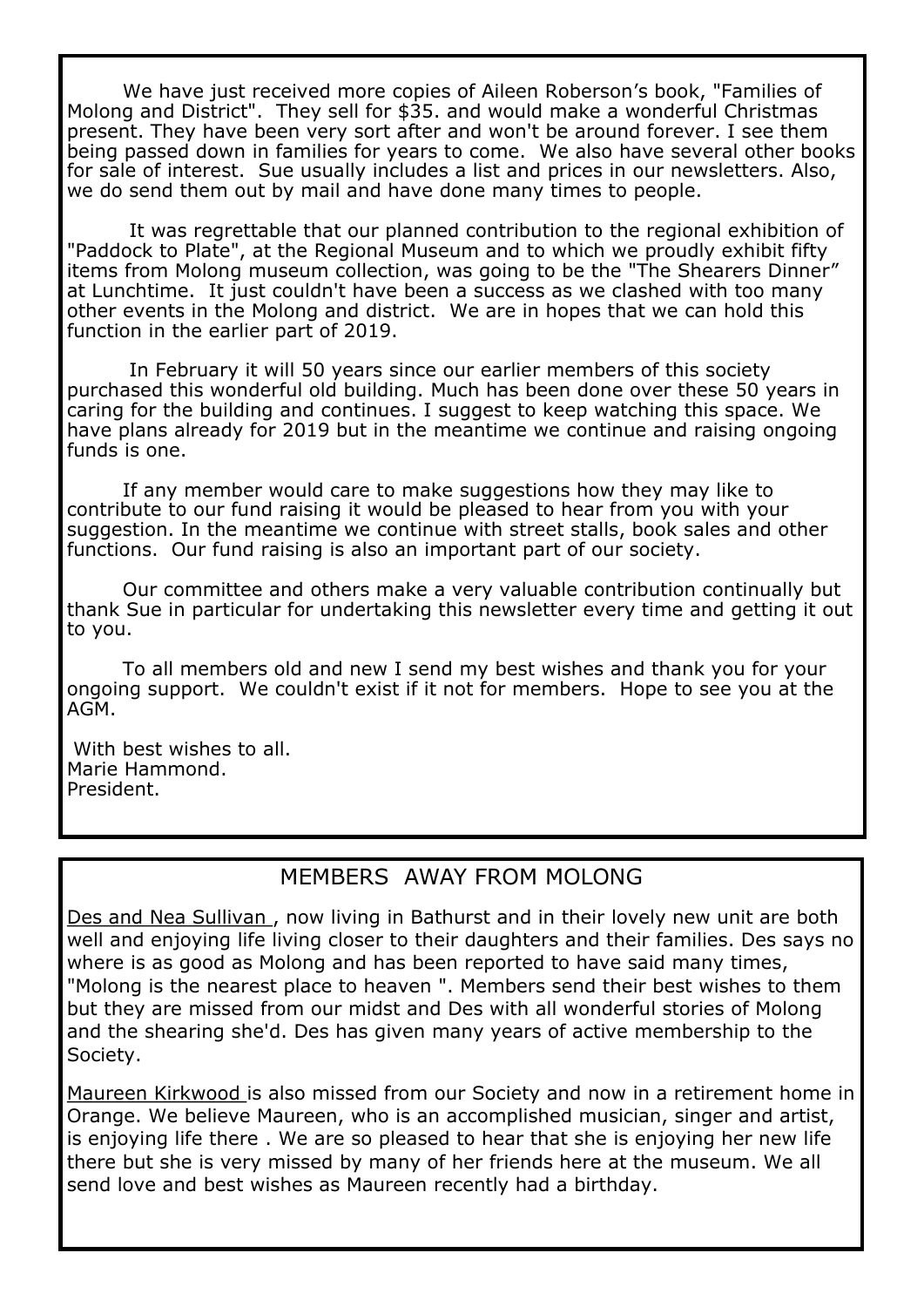# CONSTITUTION REVIEW

During September two important meetings that affects the society were held. These were to review and update our constitution.

A constitution is required to be updated to ensure the future of the Society and to meet Department of Fair Trading requirements. It was necessary for 85% of our financial members to record a vote. To do this all members were notified by mail or electronically and completed the voting form sand returned it to the Returning Officer.

The first meeting held on the  $1<sup>st</sup>$  September narrowly missed the 85% quota so a second meeting was held on the  $22^{nd}$  September. With an extensive advertising program, the quota was met, and the vote occurred. Thank you to all members who took the time to record their wishes.

The result of the vote was recorded as

THAT; The members of the Molong Historical Society have elected to adopt the Department of Fair Trading Model Rules Constitution

The Constitution has been lodged with the Department of Fair Trading and we will be following this one as soon as approval is received. Copies will be available shortly. Please contact if you require one. The Model Rules can be downloaded from their website.

A subcommittee was formed who will be working on Society Bylaws, Operating Procedures and policies. Members of the sub-committee, known as the By-Law Committee are the Society President, Marie Hammond, Elizabeth Griffin, Margaret Moss, John Austin and Sue Milne.

BONES old or otherwise? An organisation is made up of four bones-WISHBONES- who spend their time wishing someone else would do it JAWBONES – who do all the talking and nothing else KNUCKLEBONES– who knock everything anyone tries to do BACKBONES– who do all the work.

# NEW LOGO

 During this year the committee have been working on ideas for the future and how to promote the museum and society.



After several discussions and viewing several different logos that suit our aims and objections we have decided on this logo. A big thank you to Rachel MacSmith for all her assistance and advice.

We are now looking for ways to use this to promote the museum. Banners, business cards,

brochures, information sheets, stationary are a few ideas we have come up with, but welcome many more. If you have any ideas please contact the committee.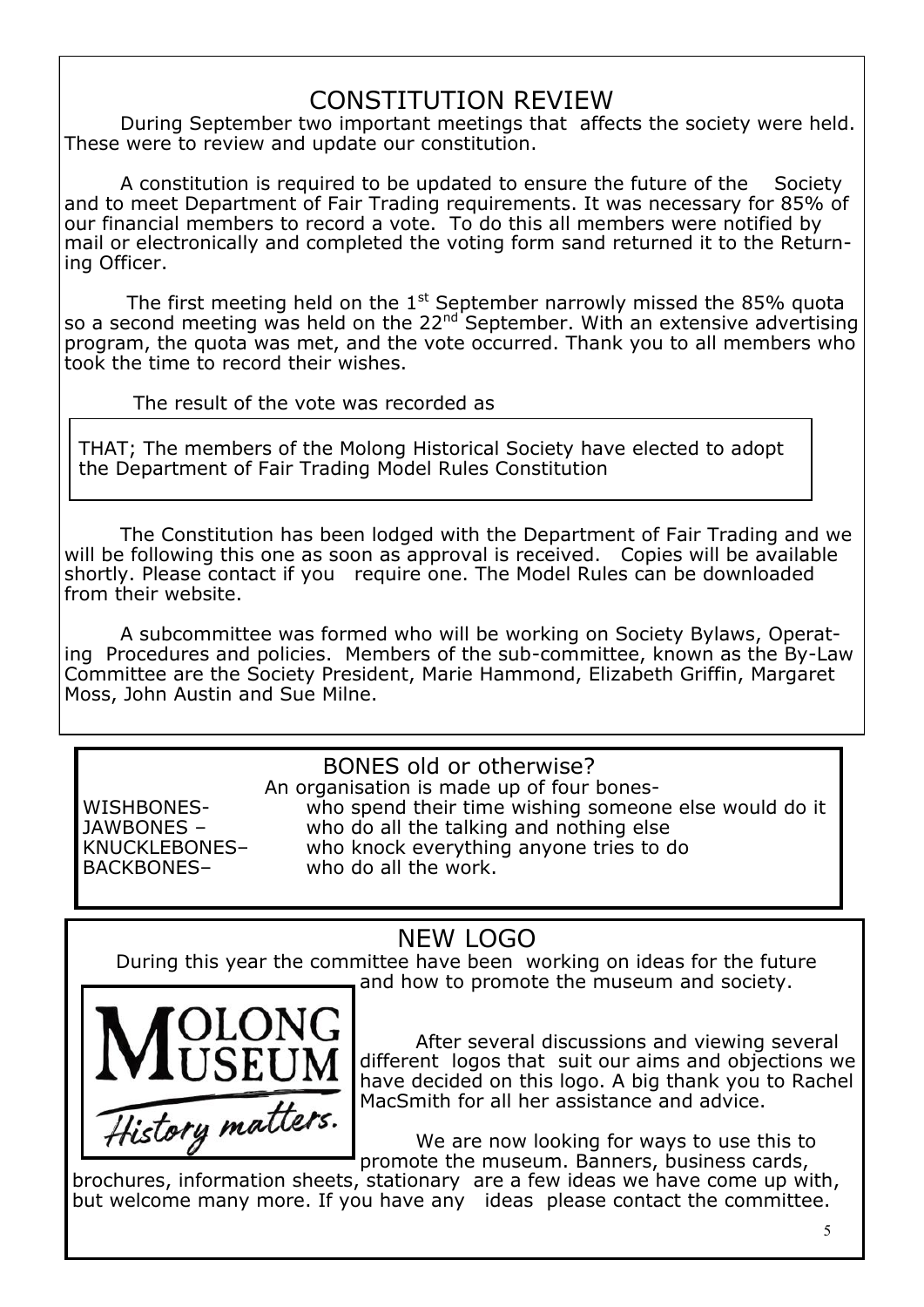#### MOLONG SHOW 2018

The Molong Historical Society and the Old Fairbridgians Association

were invited to arrange the feature for this year's Molong Show. This included having an exhibit in the main pavilion on the history and aspects of life at the village.

The show was officially opened by Derek Moriarty, President of the Old Fairbridgians Association. Derek arrived at Fairbridge in 1951 as an 8-year-old. He was involved with Junior Farmers and attending the local Shows which he spoke of during his speech.





The first children arrived from England in March 1938 and settled at Fairbridge. The Farm continued to take children from England until 1964. It eventually closed in 1973, after being a short term home for Australian children. These children came from England as part of

the "British Child Migrant" scheme. The aim was to give underprivileged children a better life in the colonies. The Scheme established by Kingsley Fairbridge, a

Rhodes Scholar, concerned about the conditions of under-privileged children in England. His idea was to "transplant children to the Colonies where there were wide open spaces. Altogether, some



1200 children passed through the Fairbridge Farm School. This can be broken down to 940 Children from England and 175 children from Australia.

The village was self-sufficient with its own bakery, dairy, vegetable gardens and farm.



The exhibit at the show was well supported by locals and visitors, with many stories being passed along. Several Fairbridgians spent time viewing the display and renewing friendships. Features include several trophies and certificates that the children had earned. This included School Certificates, Choir awards, Junior Farmers awards and sporting

activities. This included playing against international teams, many visited the farm itself. All items are part of the "Fairbridge Collection" at the Molong Museum and can be viewed on request.

 It was an opportunity to promote the "Fairbridge Children's Park" which is an extension of the Memorial Park on the Mitchell Highway.

Thank you to everyone who assisted in arranging the display and supporting us at the Show. A special thank you to Molong Show Society for allowing this opportunity to promote the Historical Society and Fairbridge Farm .

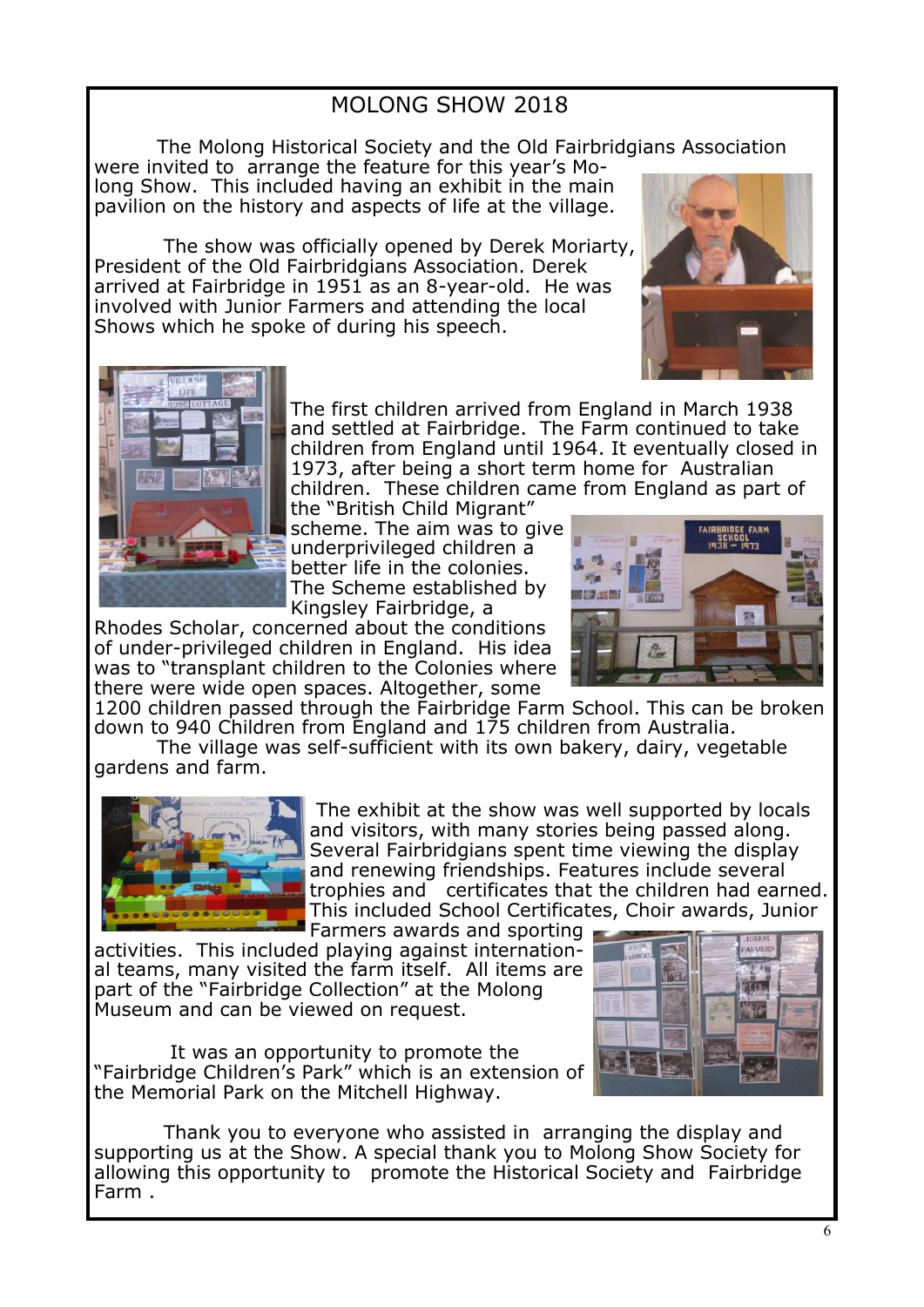

## MOLONG 100 years ago

#### PEACE CELEBRATIONS MOLONG JUBILATES. KAISER'S EFFIGY BURNT.

When the glad tidings that victory for the Allies was assured came through to Monday night at about 9 o'clock Molong, like other places, went frantic with joy. Every available instrument from which noise…, it was music on this auspicious occasion -could be extracted was brought into requisition. The ringing of the ball at the Fire Station gave the first indication that something unusual had happened, and it was soon heralded forth that the Germans had signed the peace armistice. The church and school bells joined in and rang out the joyful news. The people thronged into Bank Street, and before

one could say Jack Robertson a hilarious, soothing mass of human beings-men, women, and juveniles - were out to celebrate a victory over the greatest military tyrant the world has ever seen-Kaiser Bill. And they did it in great style. The Boy Scouts who were very much in evidence, improvised a tin can band. Dr. Michell must have anticipated victory for some time, for he had the tins in readiness for the boys, and they made good use of them, too.

Then there were bells: tin whistles, and other whistles, and to crown all the Town Band appeared on the scene. For same time a perfect pandemonium reigned with the bells ringing, the blowing of whistles, the trains at the station and mill joining in, beating of tins and drums, etc, intermingled with cheering. As soon as the Band got a chance it struck up the National Anthem, and the immense crowd afterwards gave loud and continuous cheers for the King and Empire, the Allies, and our Australian Boys who had fought so valiantly at Gallipoli, and in France and Palestine in assisting to bring victory to the Allied arms. As the band played other patriotic airs, the crowd joined in the refrain, singing with great gusto. At about 10 o'clock an immense procession, beaded by the Band, marched through the streets of the town, singing and cheering, and producing sounds discordant and otherwisefrom all sorts of things capable of producing a sound. So varied and continuous were the noises that only now and then could the sweet strains of the Band be heard. However, nothing mattered the joyous, hilarious crowd were out to celebrate a Glorious Victory, and they did it well. Men, women, and children all joined in the demonstration, and made it a memorable event. The festivities finally concluded about 11.30 by the Band playing the National Anthem

However, this was not going to be the end of the joyous celebrations. On Tuesday night, after the Municipal Council concluded its sitting, a large and enthusiastic public meeting, presided over by the Mayor, was held at the Town Hall, when it was decided to hold a formal public demonstration on Wednesday, which

was proclaimed a public holiday. It was resolved to have a united churches thanksgiving service at 10.30 in the morning, in the afternoon a procession through the town to the Rec., where speeches would be delivered, and a children's fete held; at night a torchlight procession through the streets to the Rec., where a bonfire would be lit and the effigy of the ex-Kaiser (now Bill Hohenzollern) would be burnt. All these functions were carried out to the letter and with immense enthusiasm on Wednesday.

(Molong Argus Friday 15<sup>th</sup> November 1918)

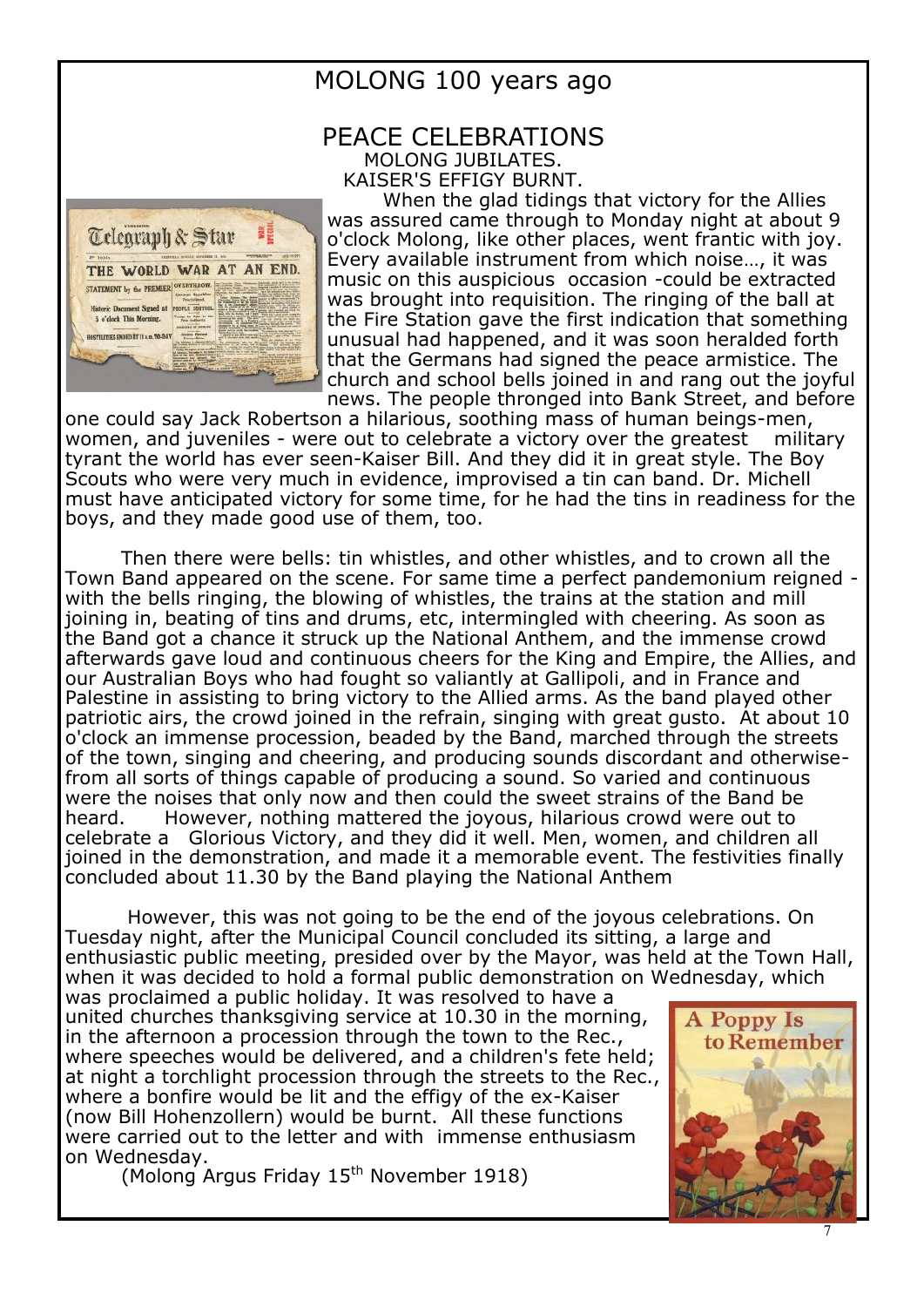#### RECENT WORKSHOP



 Recently nine members attended a workshop conducted by Alison Campbell (Museum Curator) . The workshop was an introduction to preserving our collection in the best way. The afternoon involved a practical session on preserving clothing and medical equipment.

 It was interesting to learn that we can use easy available items for temporary storage. This includes food quality plastic bags and small boxes with tissue paper.

Lunch was provided by the Museum. There are more workshops planned for the future.

#### BANK STREET

Our project for 2018/19 is identifying the buildings of Bank Street and their use over the last 150 years. We would like any information on the building, owners, type of shop and stories . Did you work there? Shop regularly or bring friends? This all adds to the story.



Can you help identify the location of these shops and its history?



If you would like to assist and provide information please visit the museum when open, or contact John Austin (Co-ordinator).

#### MOLONG RSL CLUB BISTRO

The Bistro is under new management and we were had lunch there last Thursday and can highly recommend it.

The new chef is Rebecca Binks, an employee of the Club. Bec is serving fine quality and affordable country style meals and caters for families. She was taught to cook by her grandmother, a prize winning CWA cook and has experience in commercial cooking for large groups.

 When visiting the Museum, why not call into the RSL Club (over the road) to enjoy a meal and see the Anne Marie Ingham's Portrait Gallery.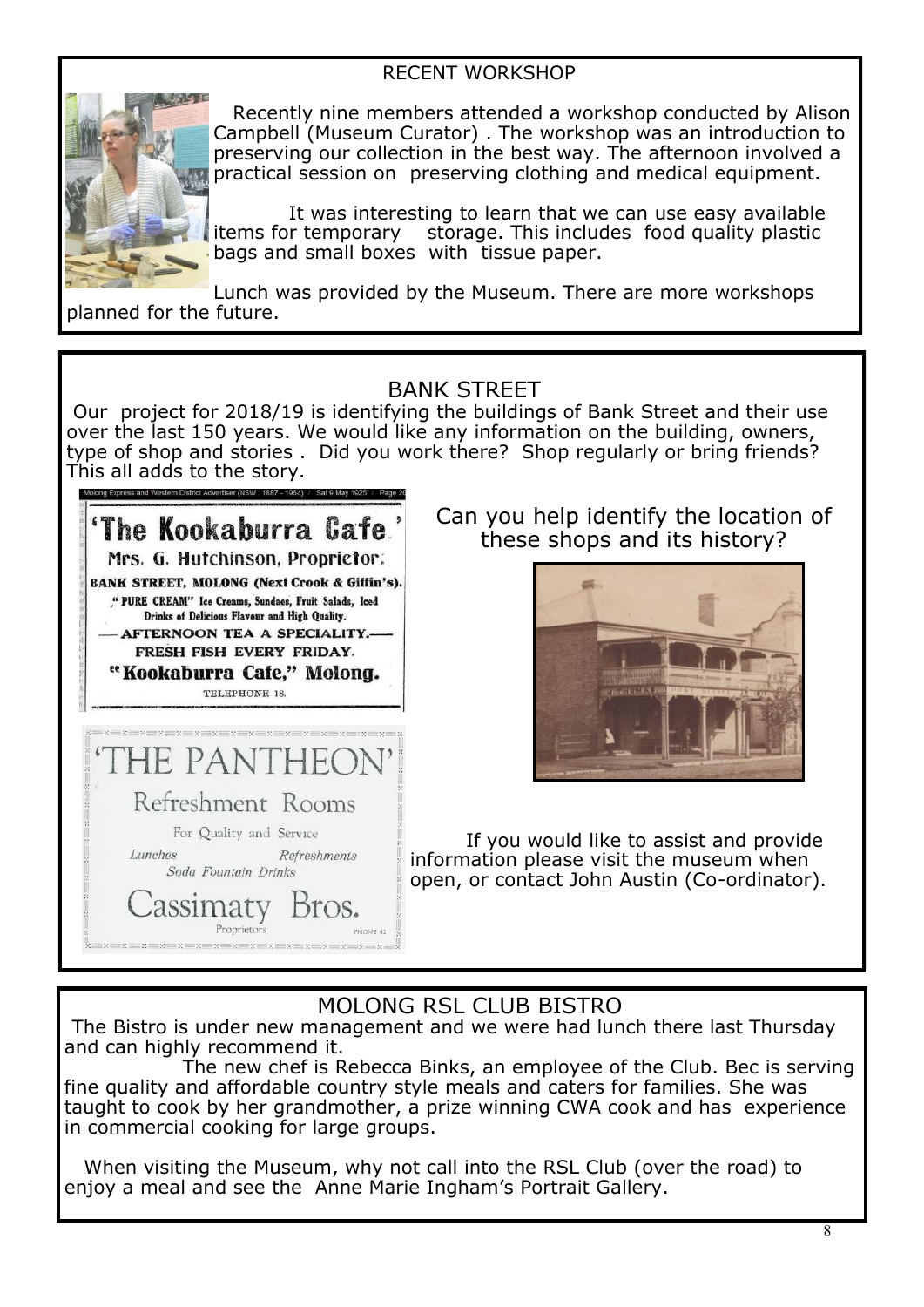#### CAN YOU REMEMBER?

Do you have a story to tell of your childhood? We would like to include it in the newsletter. This is the first story in the series. Can you add your memories. We can all relate to this story.

#### WASHING UP

I remember as a child doing the washing up at my grandparent's farm. They didn't have a sink and no one in their wildest dream would know about a dishwasher at that time. Nanna had a big tin dish and an old tin tray which she would put side by side on the edge of the wooden kitchen table.

We would have to boil the kettle, a huge black round looking container with a tap on the side. We would have to be very careful not to burn ourselves when we poured the boiling hot water into the wash tub. Most times this was done by an adult but little Miss Independence would sometimes try to do it herself. It was easy enough to splash ourselves then go off crying and complaining about our burn.

Somehow Nanna always managed to save some leftover soap from the washing or bathroom and would squash it all together inside a small wire cage on the end of a long wire handle and wave that around in the hot water. This would make a lovely lot of soapy bubbles.

We always had a big cup which was put on the tray first so that all the other dishes and plates would lean on it. It was called Lena and no one was allowed to dry her up until last. Some of the water and soap suds would drain off the other plates onto the tray. This also saved the limited number of tea towels from having to be changed because they were so wet.

The tray itself would give us its own challenge and amusement when it came time to empty it. Sometimes it held so much water that, it nearly overflowed the tray's lip and the skill was to reach the back door to throw as much as possible onto the garden without spilling it all over the kitchen floor. It didn't take us very long to work out that we could pour it back into the washing up dish and save ourselves the worry of spilling it.

We would then would wring out the tea towels and hang them on the little piece of rope that Pop had put just below the mantelpiece in front of the fire so that they would dry. This system worked well in the evening or if it was raining outside.

Something I do remember more than anything was the serious talks or the jokes and stories that were shared while we were doing this task. I remember it mainly being a happy time even if sometimes there were a few cross words with other members of the family, mostly my brothers who tried to get out of it as they said it was women's work or argued about whose turn it was to wash or dry or put things away.

Mum would have her say-'Do it' in such an unmistakable tone we were a bit fearful of possible consequences but it was always sorted by Nanna telling us that if we didn't stop she would do it herself and we really didn't want that, after all she had prepared the meal and she was old. It saddens to me to realise is that I am older at this point in my life than she lived to be and I don't feel old. In later years there was a sink with taps and while it was less work to set up and clean up afterwards it just wasn't the same special experience that it used to be.

Contributed by Elizabeth Griffin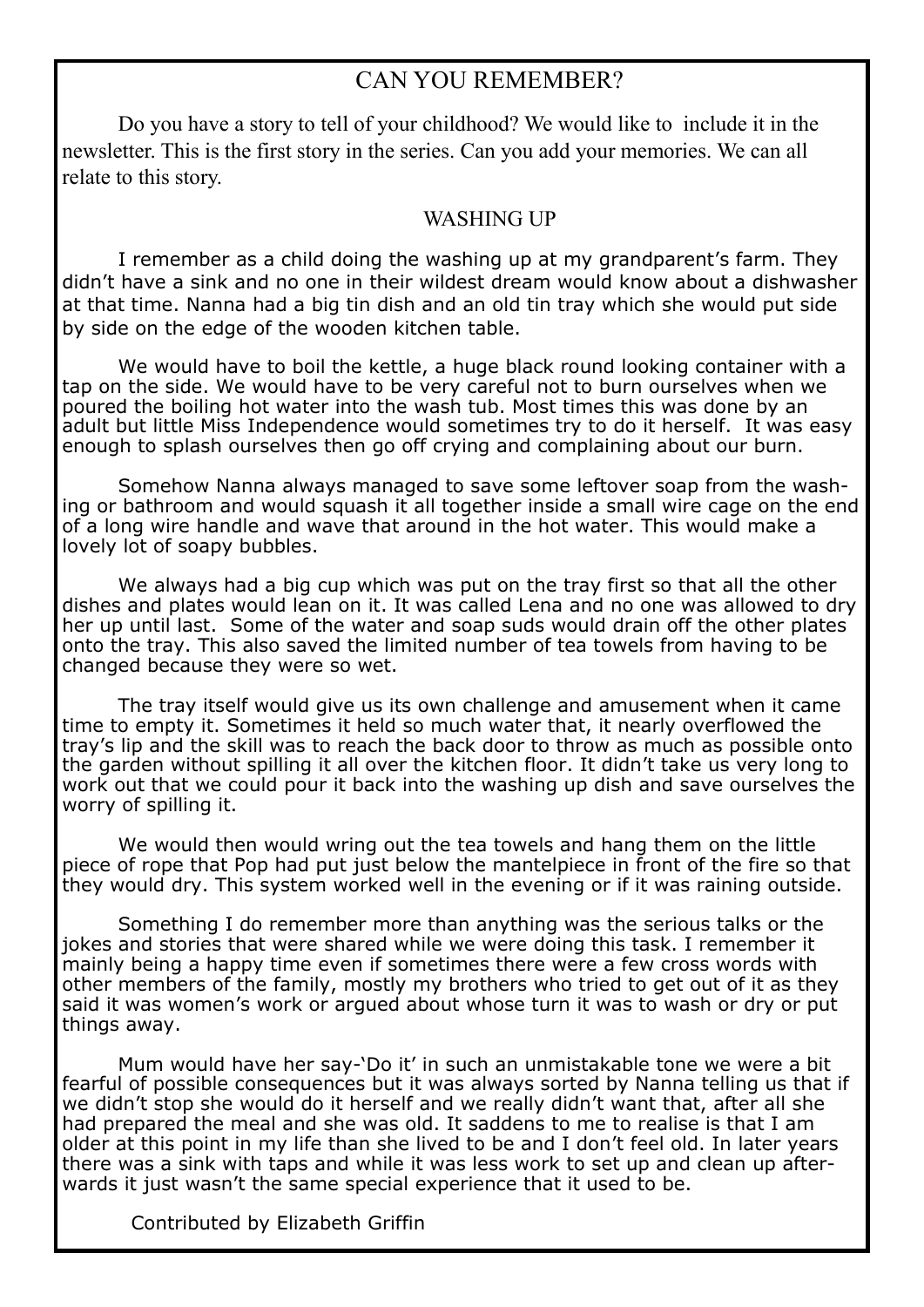It is believed by many Old Fairbridgians that the Chapel was moved to Yeoval when the School closed in 1973. This is the true version. Val & Norm McKenzie of Cumnock have contribution this article..

#### CHAPEL FROM FAIRBRIDGE FARM

The chapel at Fairbridge Farm was originally a hut used by the Air Force at Parkes during World War Two. It was transferred to Fairbridge Farm and converted into a chapel around 1961.

Fairbridge Farm closed in 1973 and was sold to Tom Barrett. Roy McKenzie bought the chapel building from Tom Barrett in the 1970s.



Ruth Woods Chapel at Fairbridge

Norm and Brian McKenzie dismantled the chapel at Fairbridge and brought the wood to "Willow Park", Cumnock (owned by Norm McKenzie). Some of the wood was used to build the shearing shed on Willow Park in the early 1980s and used for the trusses, roof and floor. The roof was extended using other materials to become the size it now is. The two sliding wood doors of the chapel were separated, one being installed in the shearing shed at Willow Park and the

other in the shearing shed at Ermelo.



Shearing Shed, Willow Park, Inside of the Shearing Shed.





One of the Fairbridge Farm Chapel's sliding

# INFORMATION NEEDED?

 At the Molong Show many visitors would have noticed this sulky near the entrance to the Main Pavilion.



 The sulky is now owned by Bob Sullivan, one of our Patrons and member.

 Previously it had been owned by the Bennett Family of Molong and in early years would have been driven around the area. We are looking for any photographs and stories that will add to its providence.

Owned by the Bennett family of

Please contact Bob or the museum if you can assist.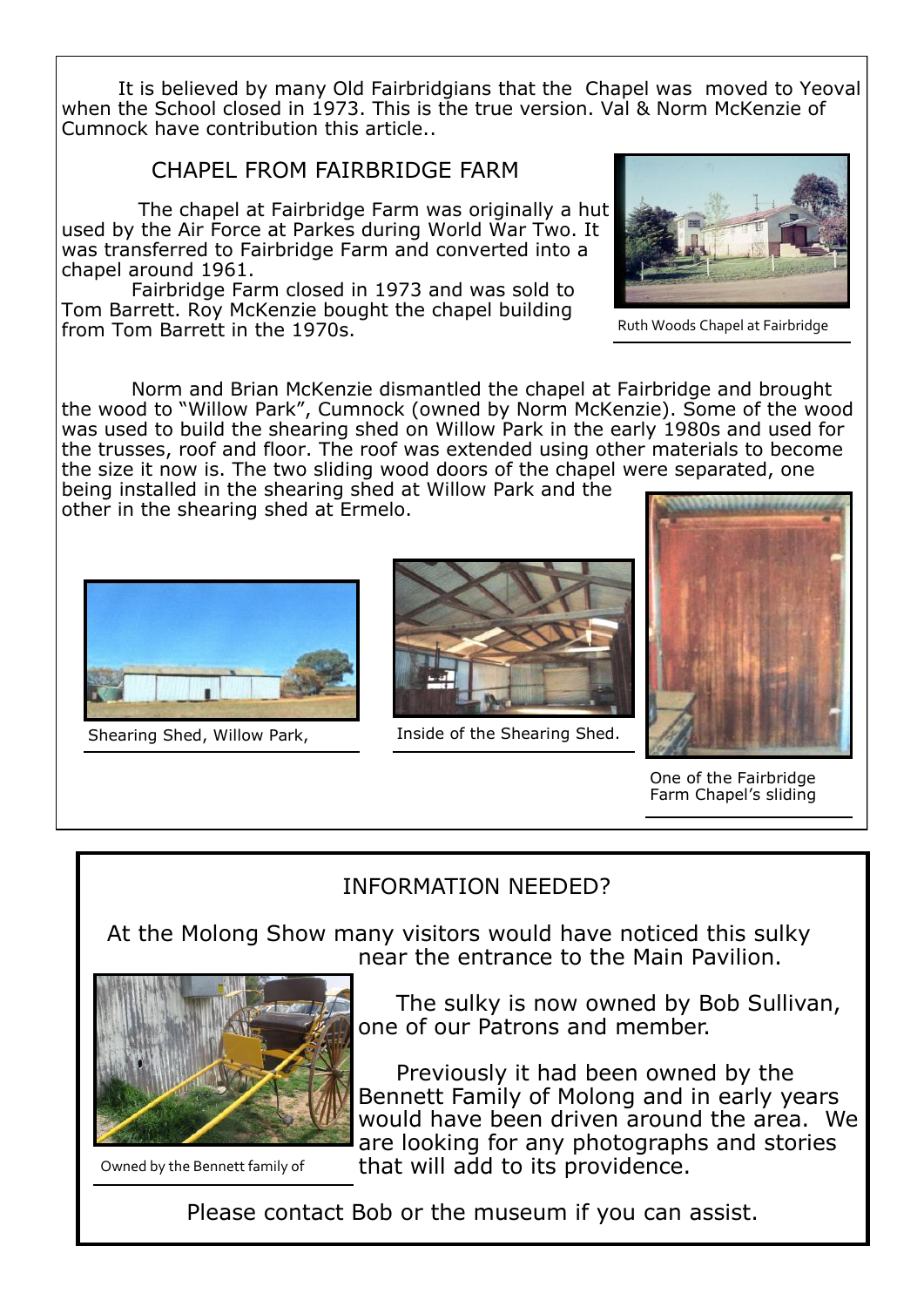#### PRINCIPAL'S HOUSE

Principal's Hous



Early on the morning of July  $23^{rd}$ , 2018 by a phone call from the local TV station. They had heard that there had been a fire at Fairbridge Farm during the early hours and the Principal's House had been destroyed.

Emergency services received a triple-zero call at 1.15am and arrived at the Molong property a short

time later, however by then the two-storey building was engulfed in flames. 20 Firefighters from Gamboola, Molong, Borenore, Orange Molong Road and North West brigades attended alongside firefighters from Fire and Rescue NSW in Orange, Molong and Bathurst. Others involved included police, Cabonne Council staff and Essential Energy crews. The building was unable to be saved.

Derek Moriarty (President of the Old Fairbridgians Association spoke with the local newspaper and issued the following statement:

*I was saddened to hear of the fire that destroyed the former principal's house at the old Fairbridge Farm site on the Amaroo Road.*



*What once was a magnificent structure of its time housed various principals in the years between 1938 and 1973.*

*To see it reduced to "two chimneys and a lot of ash" is sure to stir mixed emotions among Old Fairbridgians, some good and some not so good.*



*However, I would be very surprised if the majority of our members do not feel the way I did when I heard the news.*

*The word gutted springs mind, although I cannot explain why.* I*n fact, it has affected me so that I have had difficulty putting a couple of sentences together. I would be interested to hear the thoughts of other Old Fairbridgians.*

*History is for human self-knowledge ... the only clue to what man can do is what man has done. The value of history, then, is that it teaches us what man has done and thus what man is."* **R. G. Collingwood**